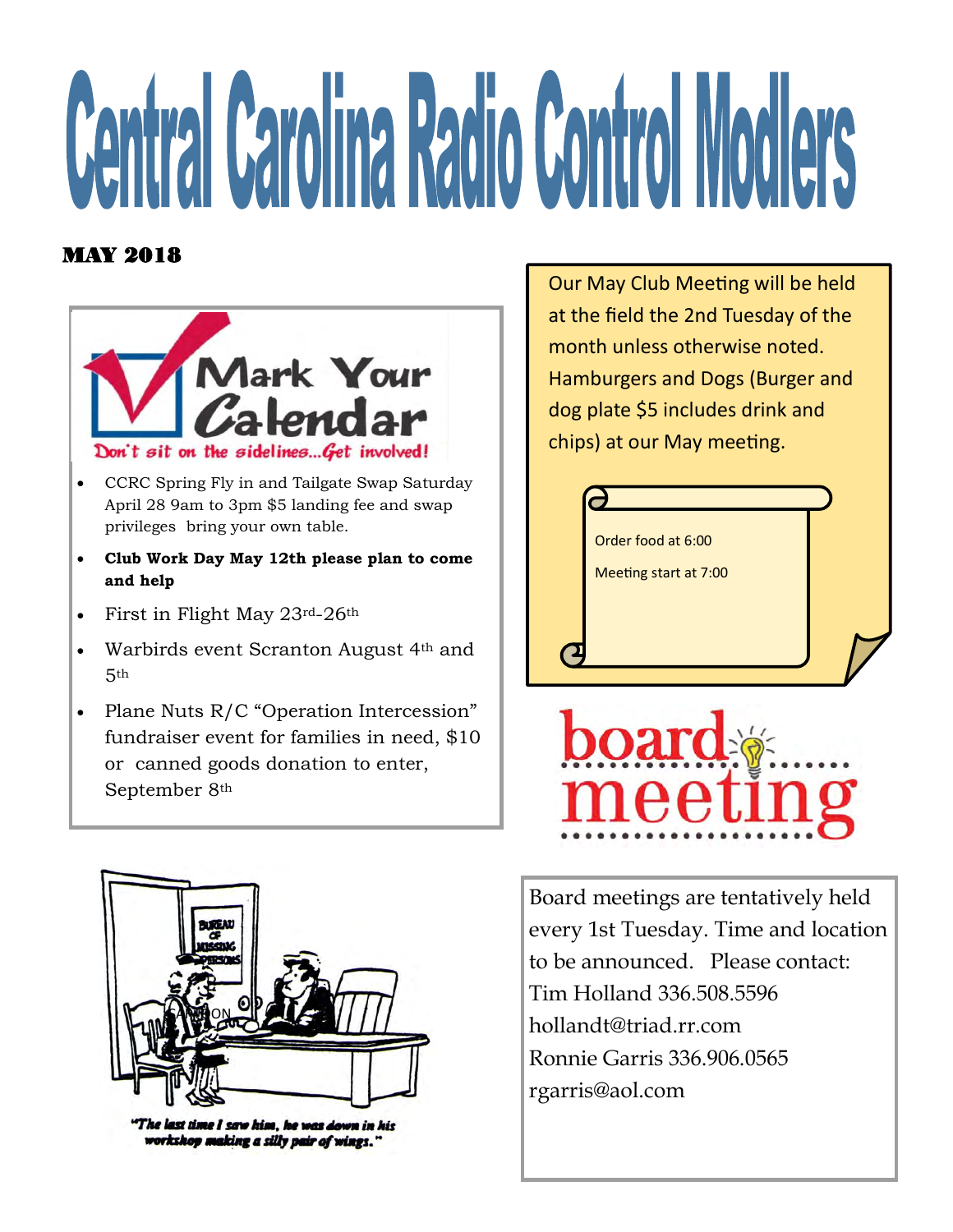



**Last one out Please...** 

Lock the gate make sure the lock is a link

Check kitchen door, lights and coffee machine

Chairs Stack, return to kitchen area Thank You!



Lost and Found If you have lost or found an item at the field that you do not know who it belongs to please let us know so we can post the description. Most items found at the field are placed on the counter in the clubhouse.



This column is dedicated to photos by CCRC members from their earlier modeling days. Many of you have been in the modeling hobby for a long time, so please let other CCRC members see what you were doing/flying in the past. Email your photos to suebean70@gmail.com and include a brief note, and I'll get it into the next newsletter! 2

Wanted: Old broken standard size electric starter. The aluminum cone is what I am after. If you have one lying around that you want to get rid of call or text me at 336-543-5764.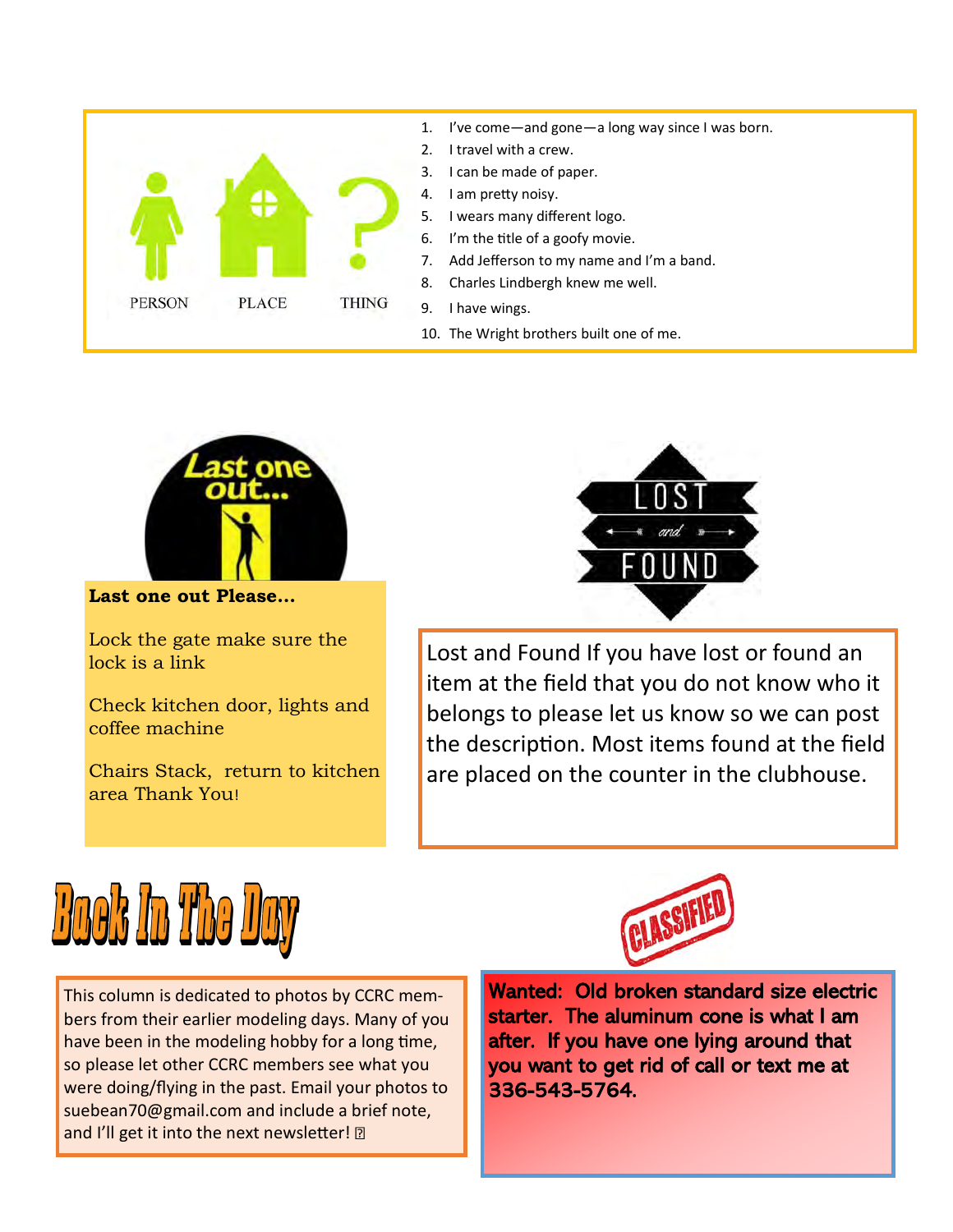

### **World's First Model Airplane Built Centuries Before Actual Airplanes** [Lee Arnold](http://mysteriousuniverse.org/author/leearnold/)[April 24, 2014](http://mysteriousuniverse.org/2014/04/24)



Presuming you've read the headline, you're probably thinking I was sniffing model airplane glue when I came up with the idea for this post. Well, maybe I was, and that's none of your business, but there is evidence, to back up this crazy claim thanks to golden artifacts left behind by the Quimbaya Civilization circa 1000 CE. The Quimbaya prospered in along the Cuaca River in what is now Quindío, Caldas and Risaral-da[,](https://en.wikipedia.org/wiki/Risaralda,_Caldas) Colombia, beginning some time around the 6th and 7th centuries. Among their claims to fame in the history books is their impressive artistic talents using the medium of a gold and copper alloy called tumbaga. While numerous artifacts have been recovered from the Quimbaya civilization, there are a few specific pieces that stand out. Those few pieces bear a striking resemblance to modern airplanes, which is probably why they are commonly referred to as the Quimbaya Airplanes — if you can imagine that. The air-



planes are small, perhaps the size of the average ornament on a Christmas tree, if you're into that kind of thing, but many believe the design contains aerodynamic properties conducive to actual flight. The artifacts are often cited by ancient astronauts proponents as evidence supporting their beliefs. It's not a bad artifact to cite when trying to prove that argument either. In the 1990s a scale replica of a Quimbaya airplane was built to the size of the average radio controlled airplane, equipped with an engine, and then flown without difficulty. I believe this video should earn this post

bonus points because it includes some commentary by Giorgio A. Tsoukalos of the History Channel's show Ancient Aliens.https://www.youtube.com/watch?v=eHCwL6-L1kk

Of course, most mainstream history and science people say this is all just wishful thinking on the part of ancient astronaut theorists, because there is no way people had the knowledge or technology to construct viable aircraft more than 1000 years ago. The gold airplane is more than likely an homage to an insect, bird, or even just creative expression that happens to look like an aircraft. Watching the modern, enginepowered model fly, given a few slight modifications, is impressive though. It's design did allow it get off the ground, and stay there, which is something that isn't easy to do. Modern civilization has only been doing that consistently for about 100 years. So if the Quimbaya civilization made aerodynamically sound model ai rpla nes some time betw een the 6 th and 10 th century, they ha d to ha ve been the fi rst to do something like this right?



Not necessarily. In the era just before the Quimbaya Civilization the Peruvian Nazcan culture created the Nazcan Lines, drawings of birds, lizards, and other animals so large, they are best viewed from the air. The desert drawings are so large and intricate, some believe they couldn't have been created without some kind of assistance from an aerial view. Although there are those who say the full drawings can be viewed from a specific location atop some nearby hills. Whether air-help was needed to make them or not, why go to all the trouble of making drawings in the sand if not to be seen by somebody? There are several theories

about this, including reasons of astronomy and religion, but there is evidence going even further back of possible manned flight. In the Egyptian Temple of Seti I, built some time around 1280 BCE, there are hieroglyphs depicting what appears to be a helicopter, and this just in, helicopters fly. There are also other objects in the drawings resembling flying objects one might see in a Jetsons cartoon.



Then there is the story of Mauryan Emperor Asoka the Great, who allegedly created a secret order of Nine Unknown Men to quard the technological secrets known to the Mauryans to prevent enemies from acquiring their power. Among the technology the Nine Unknown Men were ordered to protect was flight and space travel. This one has been chalked up as myth by most, but who knows what truth existed at one point to be perpetuated and exaggerated into the modern myth? There is of course another explanation for the existence of the Quimbaya Airplanes. Some theorize the design could be modeled after an aircraft which was seen in the sky, or possibly even visited them from another

planet. The Quimbaya Civilization mysteriously vanished some time around the 10th century. The common theory is they splintered into smaller groups and scattered throughout South America forming new cultures, independent of the each other in both religion and politics. When you look at the Quimbaya legacy, specifically the airplanes, you have to wonder whether the civilization's disappearance can be attributed to them being the first group to all lace up their sneakers and zoom out to the heavens to catch a ride on the Hale-Bopp Comet, or other celestial body that happened by one day. One thing is certain, Quimbaya artists put together some nice pieces that are far better than anything I've ever done. Their model airplanes, or bugs, or whatever, don't have crooked pieces, scrunched up decals, or dried glue coating all the little parts making up the intricate detail like mine always do. So if nothing else, they deserve credit for that.